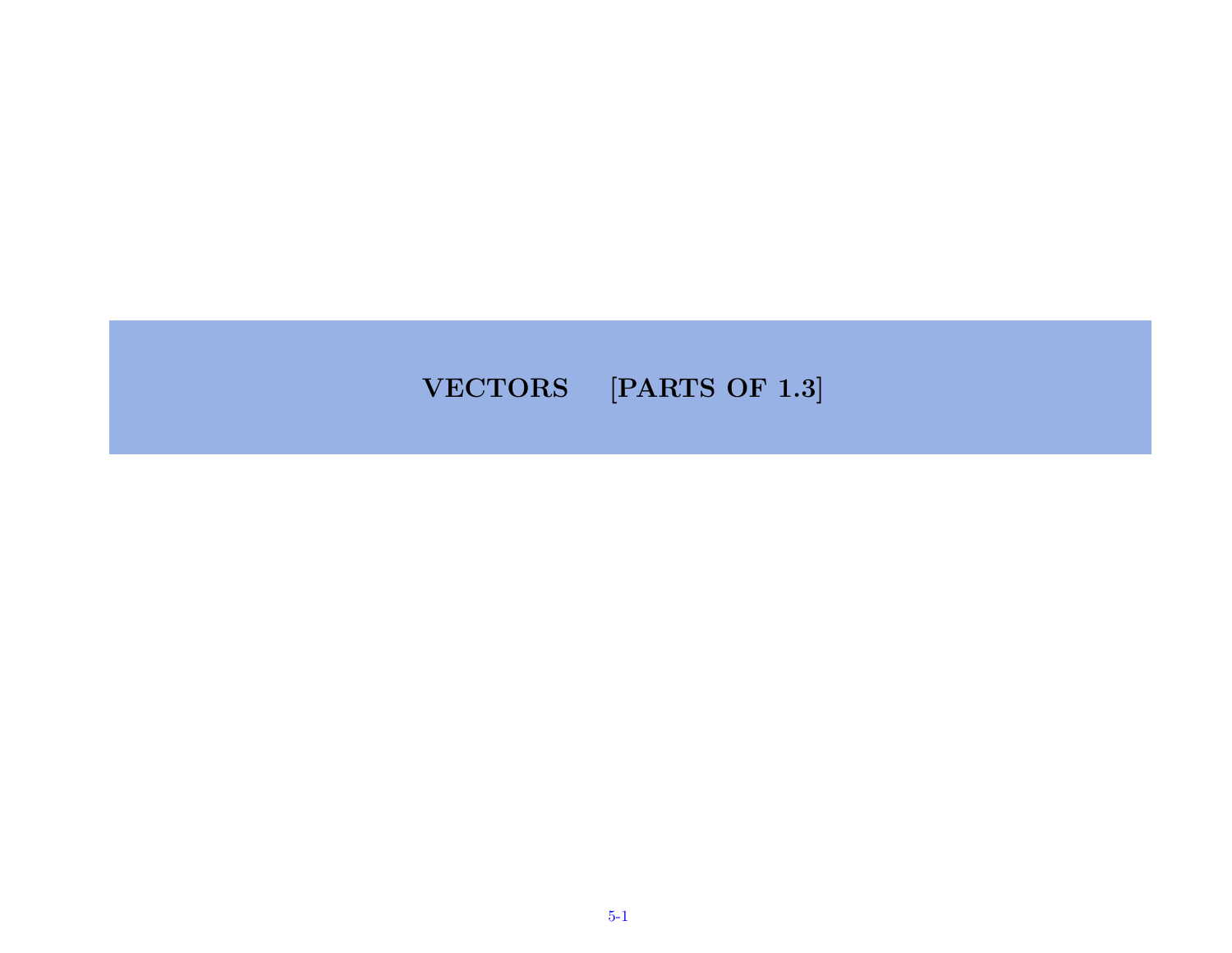Vectors and the set  $\mathbb{R}^n$ 

A vector of dimension  $n$  is an ordered list of  $n$  numbers Example:

$$
v = \begin{bmatrix} 1 \\ -2 \\ 1 \end{bmatrix}; \quad w = \begin{bmatrix} 0 \\ 1 \\ 1 \end{bmatrix}; z = \begin{bmatrix} 0 \\ 1 \\ -1 \\ 4 \end{bmatrix}.
$$

 $\triangleright$  v is in  $\mathbb{R}^3$ , w is in  $\mathbb{R}^2$  and z is in  $\mathbb{R}^2$ 

In  $\mathbb{R}^3$  the  $\mathbb R$  stands for the set of real numbers that appear as entries in the vector, and the exponents 3, indicate that each vector contains 3 entries.

A vector can be viewed just as a matrix of dimension  $m \times 1$ 

5-2 Text: 1.3 – Vectors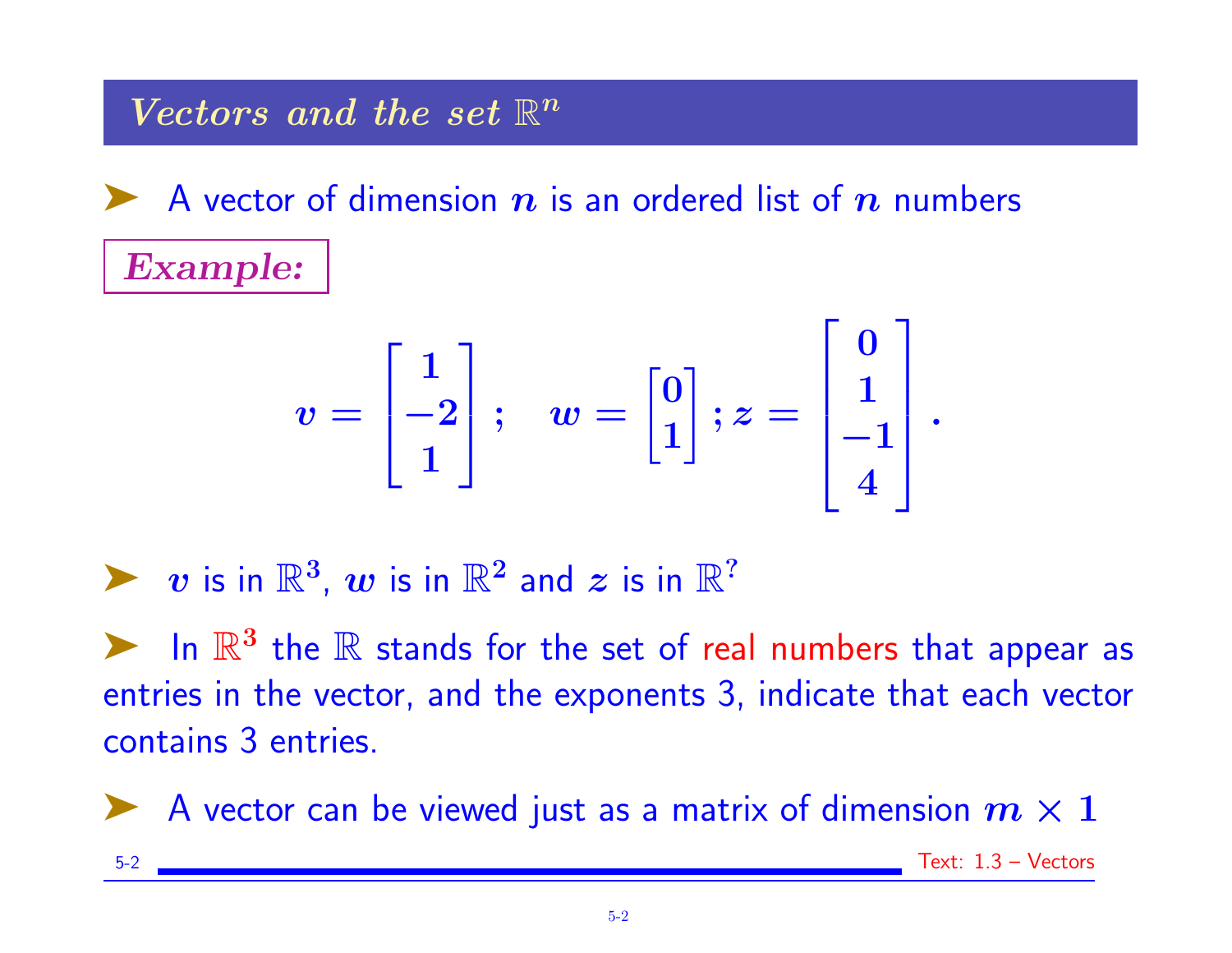$\blacktriangleright$   $\mathbb{R}^n$  is the set of all vectors of dimension n. We will see later that this is a vector space, i.e., a set that has some special properties with respect to operations on vectors.

 $\blacktriangleright$  Two vectors in  $\mathbb{R}^n$  are equal when their corresponding entries are all equal.

► Given two vectors  $u$  and  $v$  in  $\mathbb{R}^n$  , their sum is the vector  $u + v$ obtained by adding corresponding entries of  $\bm{u}$  and  $\bm{v}$ 

Given a vector  $\bm u$  and a real number  $\bm \alpha$ , the scalar multiple of  $\bm u$ by  $\alpha$  is the vector  $\alpha u$  obtained by multiplying each entry in u by  $\alpha$ 

 $\blacktriangleright$  (!) Note: the two vectors must be both in  $\mathbb{R}^n$ , i.e., then both have  $n$  components.

► Let us look at this in detail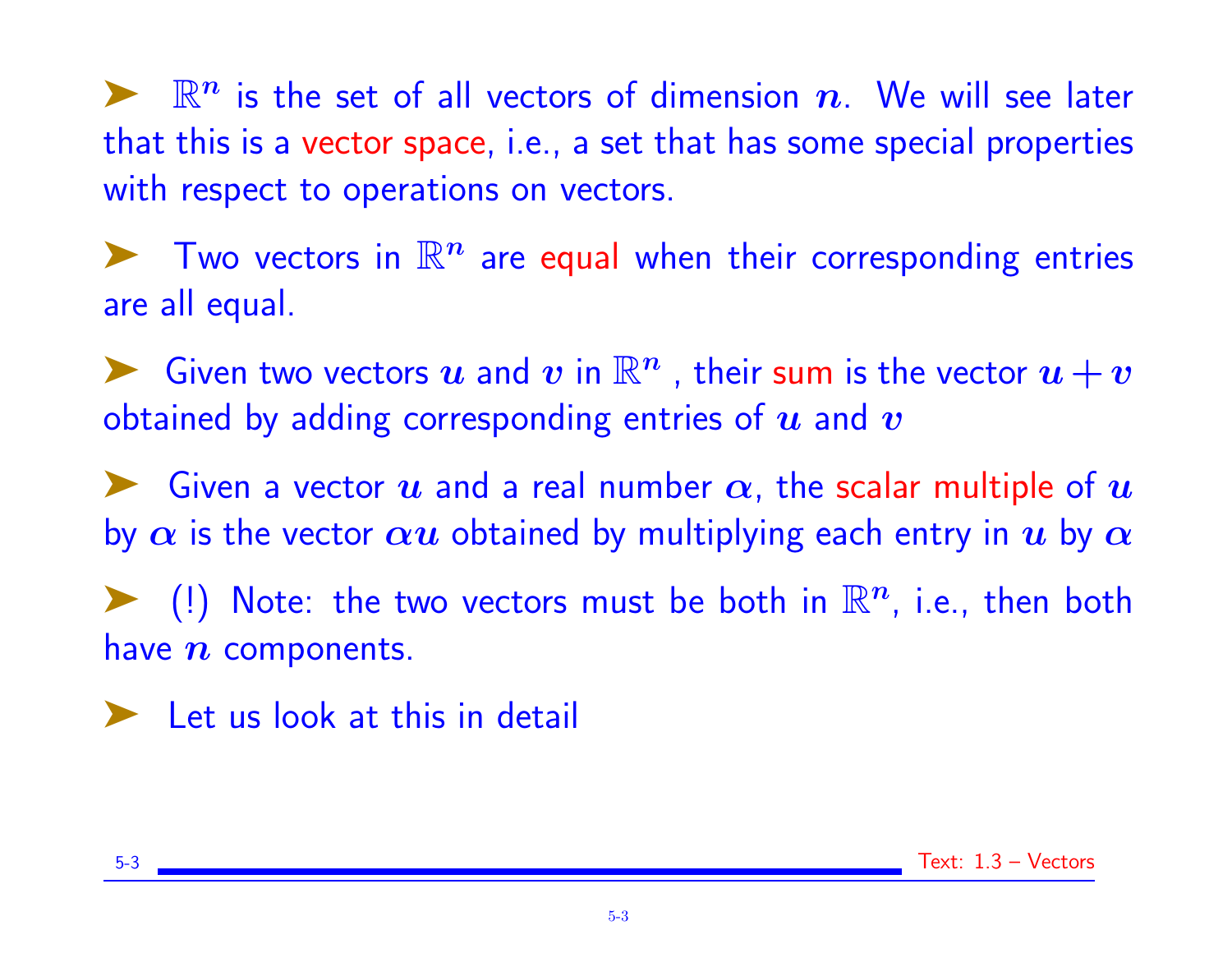# Sum of two vectors

$$
x = \begin{bmatrix} x_1 \\ x_2 \\ x_3 \end{bmatrix}; \quad y = \begin{bmatrix} y_1 \\ y_2 \\ y_3 \end{bmatrix}; \quad \rightarrow \quad x+y = \begin{bmatrix} x_1 + y_1 \\ y_2 + x_2 \\ x_3 + y_3 \end{bmatrix}
$$

with numbers:

$$
x = \begin{bmatrix} -1 \\ 2 \\ 3 \end{bmatrix}; \quad y = \begin{bmatrix} 0 \\ 3 \\ -3 \end{bmatrix}; \quad \rightarrow \quad x + y = \begin{bmatrix} -1 \\ 5 \\ ?? \end{bmatrix}
$$

$$
5-4 \quad \text{Text: } 1.3 - \text{Vectors}
$$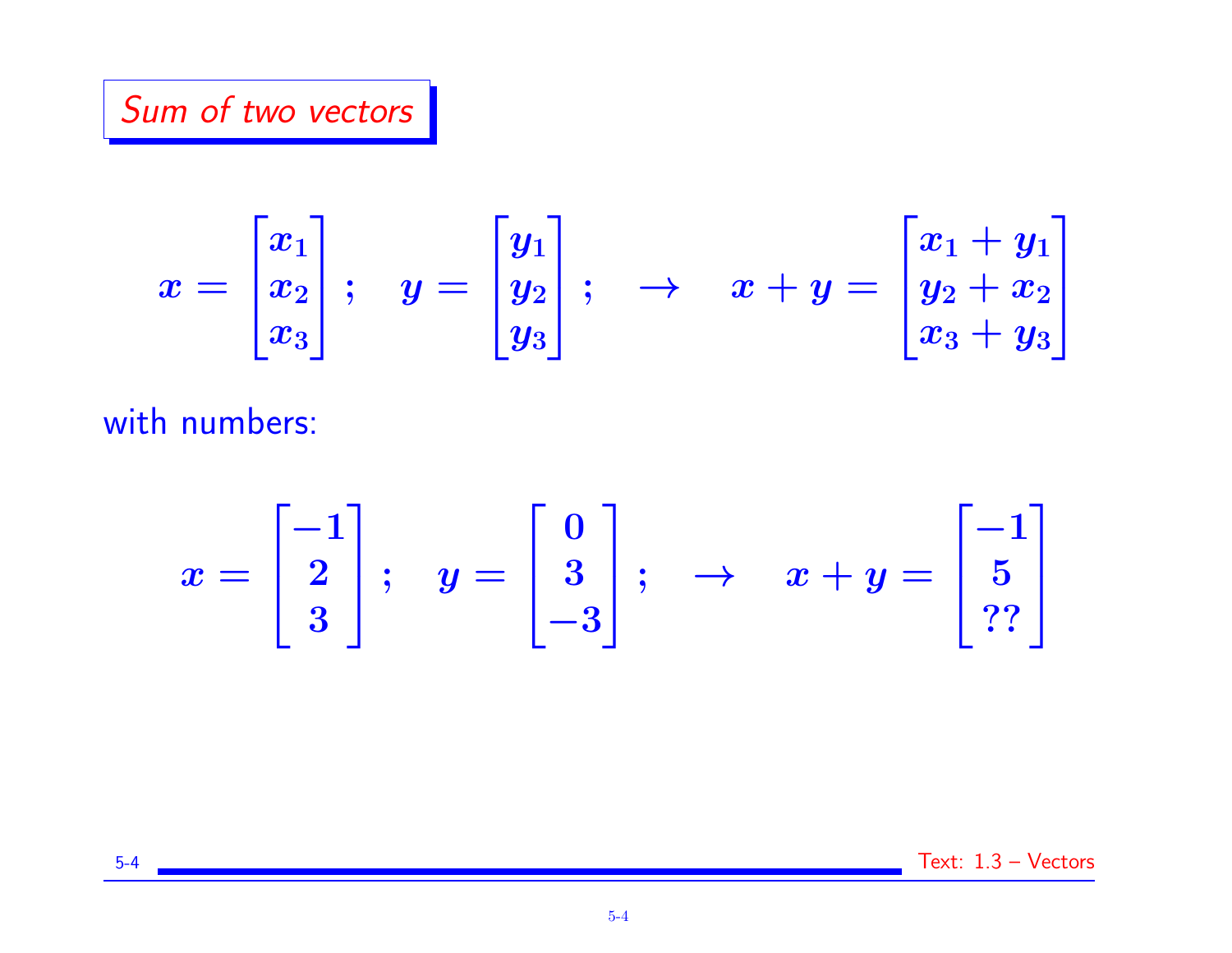Multiplication by a scalar

Given: a number  $\alpha$  (a 'scalar') and a vector  $x$ :

$$
\alpha \in \mathbb{R}, \quad x \in \mathbb{R}^3, \rightarrow \alpha x = \begin{bmatrix} \alpha x_1 \\ \alpha x_2 \\ \alpha x_3 \end{bmatrix}
$$

with numbers:

$$
\alpha = 4; \quad x = \begin{bmatrix} -1 \\ 2 \\ 3 \end{bmatrix} \rightarrow \alpha x = \begin{bmatrix} -4 \\ 8 \\ 12 \end{bmatrix}
$$

In the text vectors are represented by bold characters and scalars by light characters. We will often use Greek letters for scalars and regular latin symbols for vectors

5-5 Text: 1.3 – Vectors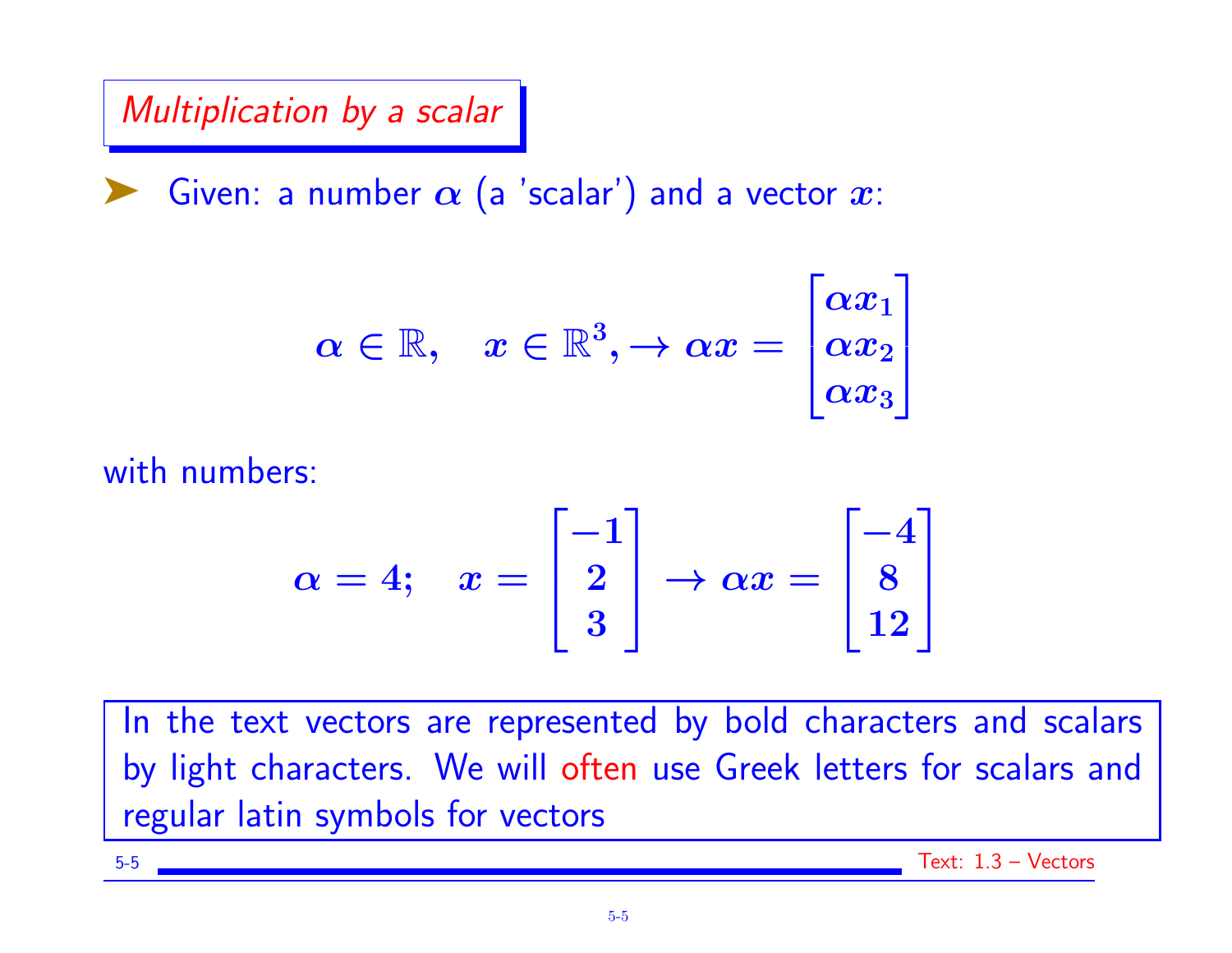#### Properties of  $+$  and  $\alpha*$

The vector whose entries are all zero is called the zero vector and is denoted by 0.

- (a)  $x + y = y + x$  (Addition is commutative)
- (b)  $x + (y + z) = (x + y) + z$  (Addition is associative)
- (c)  $0 + x = x + 0 = x$ , (0 is the vector of all zeros)
- (d)  $x + (-x) = -x + x = 0$  (-x is the vector  $(-1)x$ )
- (e)  $\alpha(x + y) = \alpha x + \alpha y$
- (f)  $(\alpha + \beta)x = \alpha x + \beta x$
- (g)  $(\alpha \beta)x = \alpha(\beta x)$
- (h)  $1x = x$  for any  $x$

5-6 Text: 1.3 – Vectors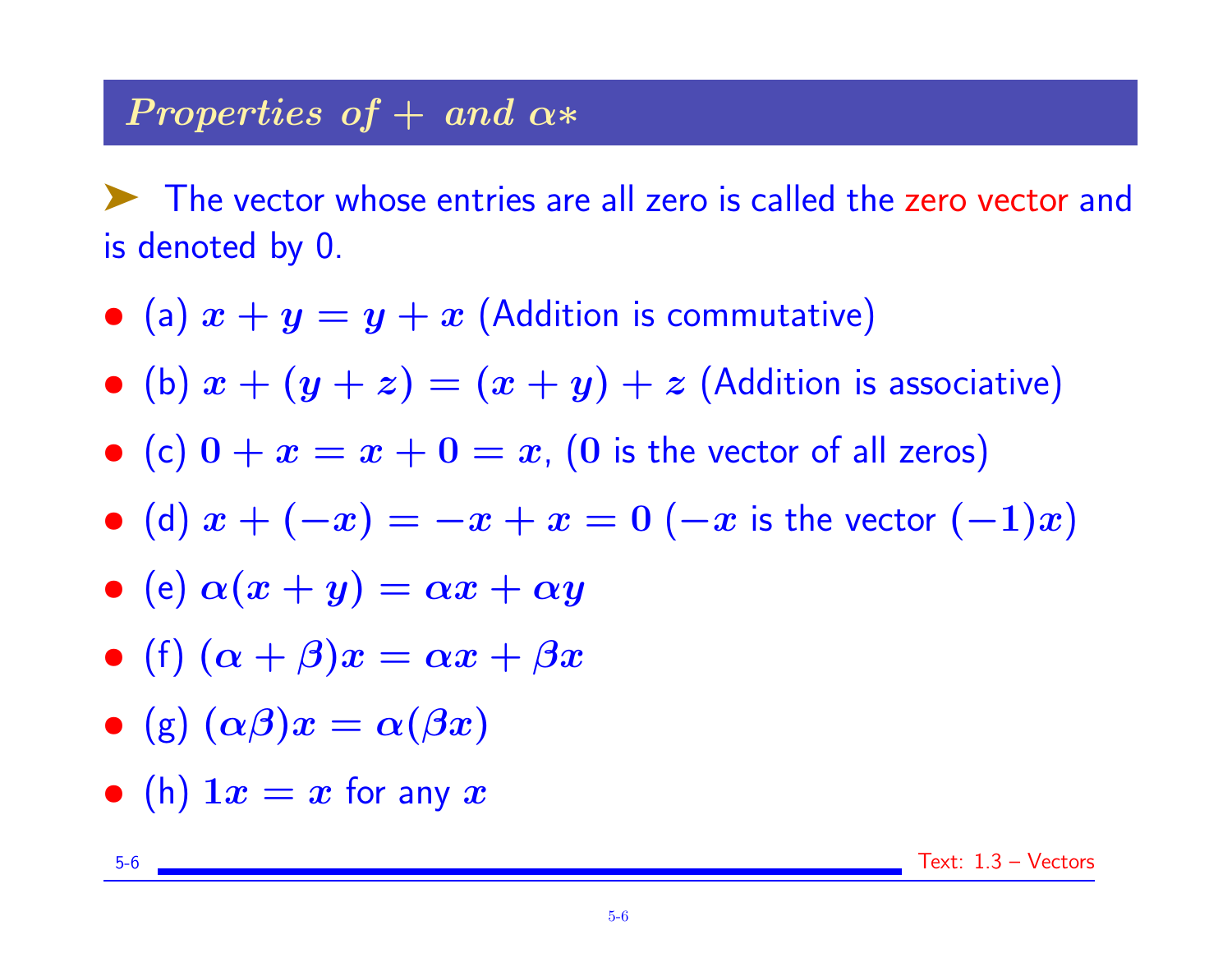## Linear combinations

➤ Very important concept ..

A linear combination of  $m$  vectors is a vector of the form:

$$
x = \alpha_1 x_1 + \alpha_2 x_2 + \cdots + \alpha_m x_m
$$

where  $\alpha_1, \alpha_2, \cdots, \alpha_m$ , are scalars and  $x_1, x_2, \cdots, x_m$ , are vectors in  $\mathbb{R}^n$ .

 $\blacktriangleright$  The scalars  $\alpha_1, \alpha_2, \cdots, \alpha_m$  are called the weights of the linear combination

➤ They can be any real numbers, including zero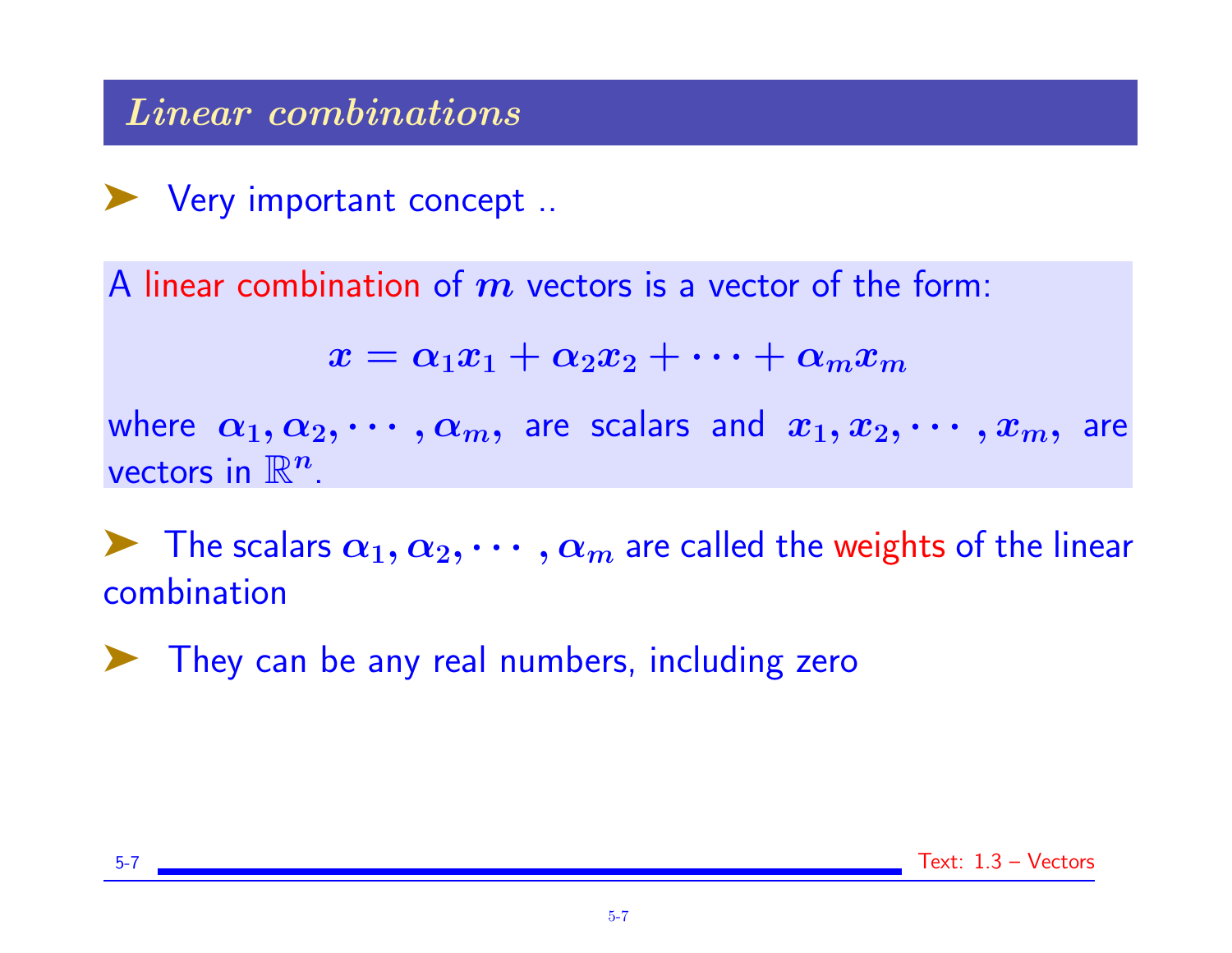## Linear combinations

 $\overline{\textbf{Example:}}$  Linear combinations of vectors in  $\mathbb{R}^3$ :  $\bm{u=2}$  $\sqrt{ }$  $\mathbf{I}$ 1 −1 0 1  $+ 2$  $\sqrt{ }$  $\mathbf{I}$ 0 1 2 1  $\hspace{0.1cm} \Big| \hspace{0.1cm} ; \hspace{0.3cm} \hspace{0.1cm} w = 2$  $\sqrt{ }$  $\mathcal{L}$ 2 −1 1 1 <sup>−</sup>  $\overline{\phantom{a}}$  $\overline{\phantom{a}}$ −1 1 0 1  $| +$  $\overline{\phantom{a}}$  $\overline{\phantom{a}}$ 1 3 1 1  $\mathbf{I}$ And we have:  $\overline{\phantom{a}}$  $\mathcal{L}$ 2 0 4 1  $\Big|$ ;  $w =$  $\overline{\phantom{a}}$  $\mathbf{I}$ ? ? ? 1  $\mathbf{I}$ 

*Note:* for w the second weight is  $-1$  and the third is  $+1$ .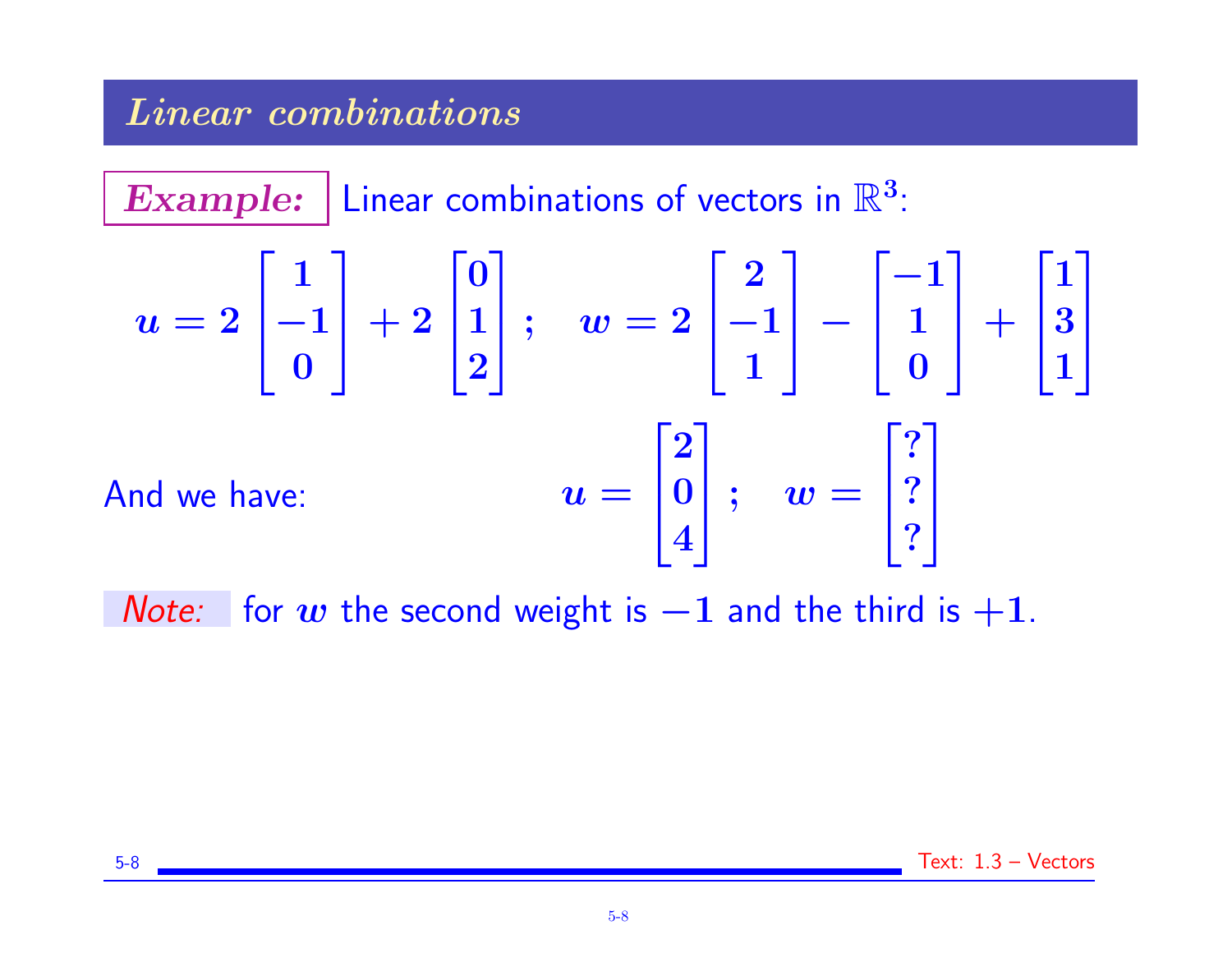#### The linear span of a set of vectors

Definition: If  $v_1, \cdots, v_p$  are in  $\mathbb{R}^n$ , then the set of all linear combinations of  $v_1, \cdots, v_p$  is denoted by  $\text{span}\{v_1, \cdots, v_p\}$  and is called the subset of  $\mathbb{R}^n$  spanned (or generated) by  $v_1, \cdots, v_p$ . That is, span $\{v_1, \cdots, v_p\}$  is the collection of all vectors that can be written in the form  $\alpha_1v_1 + \alpha_2v_2 + \cdots + \alpha_pv_p$  with  $\alpha_1, \alpha_2, \cdots, \alpha_p$  scalars.

 $\boxed{\mathbb{Z}^{\mathbb{Z}}}$  What is  $\operatorname{span}\{u\}$  in  $\mathbb{R}^2$  where  $u=0$  $\sqrt{2}$ 0 1 ?

 $\textcolor{red}{\mathbb{Z}_\mathbb{D}}$  What is  $\text{span}\{\textcolor{blue}{\boldsymbol{v}}\}$  in  $\mathbb{R}^2$  where  $\textcolor{blue}{\boldsymbol{v}}=0$  $\lceil 1 \rceil$ −1  $\mathcal{L}$ ?

 $\boxed{\mathbb{Z}^{\mathbb{Z}}}$  What is  $\operatorname{span}\{u,v\}$  in  $\mathbb{R}^2$  with  $u,v$  given above?

5-9 Text: 1.3 – Vectors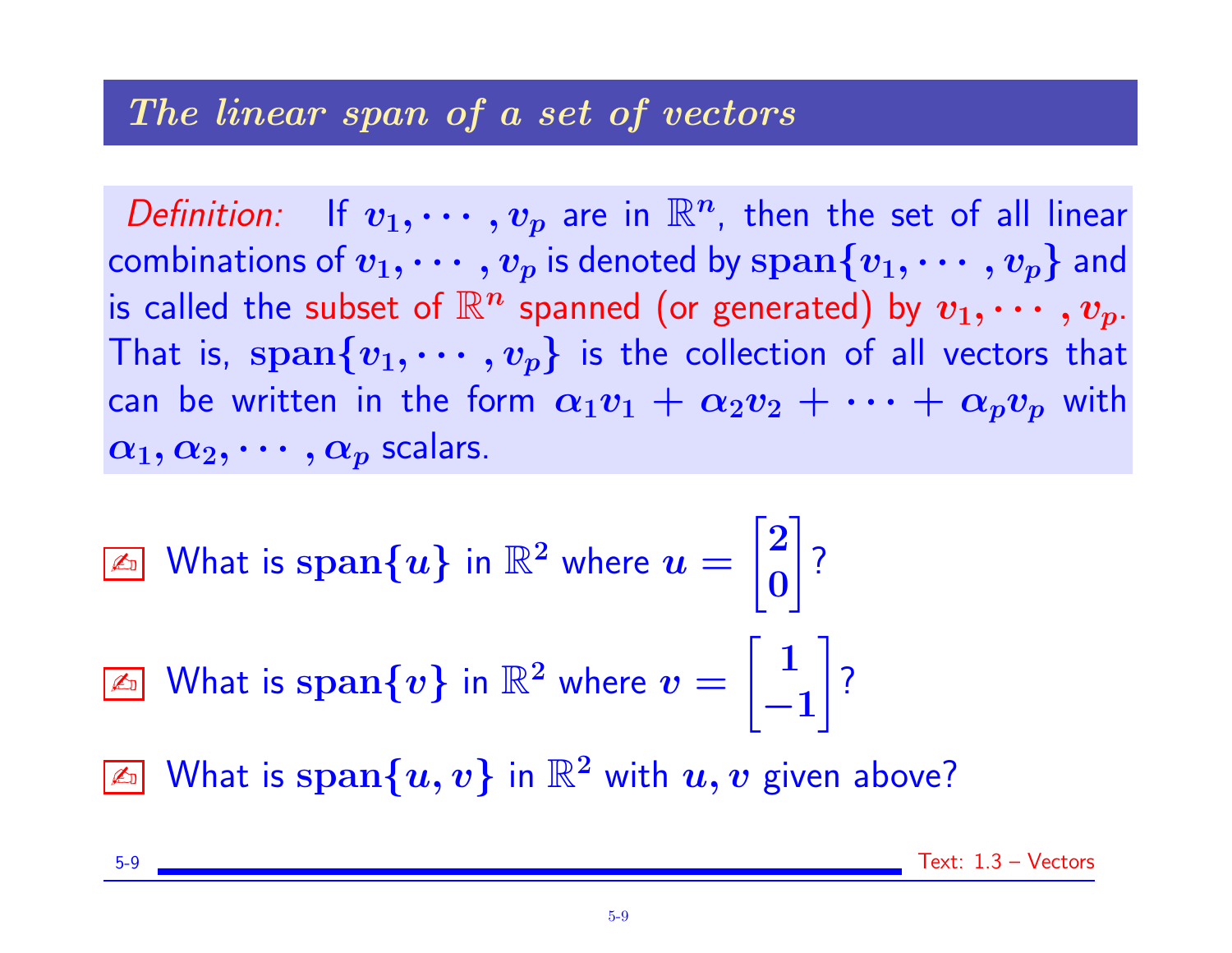These use the vector 
$$
\begin{bmatrix} -1 \\ 1 \end{bmatrix}
$$
 belong to this span  $\{u, v\}$ ?

\nUse the vector  $\begin{bmatrix} 1 \\ 1 \end{bmatrix}$  and  $\begin{bmatrix} 1 \\ 1 \end{bmatrix}$ .

\nWhen:

\n $u = \begin{bmatrix} 1 \\ -1 \\ 0 \end{bmatrix}$ ;  $v = \begin{bmatrix} 0 \\ 2 \\ -1 \end{bmatrix}$ ?

\nSubstituting the values of the vectors:

\n $u = \begin{bmatrix} 1 \\ -1 \\ 0 \end{bmatrix}$  and  $v = \begin{bmatrix} 0 \\ 2 \\ -1 \end{bmatrix}$  and  $u = \begin{bmatrix} 1 \\ -1 \\ 0 \end{bmatrix}$  and  $u = \begin{bmatrix} 0 \\ -1 \\ 0 \end{bmatrix}$ .

\nSubstituting the values of the vectors:

\nSubstituting the values of the vectors and  $u$  and  $v$  are the values of the vectors.

\nSubstituting the values of the vectors and  $u$  and  $v$  are the values of the vectors.

\nSubstituting the values of the vectors and  $u$  and  $v$  are the values of the vectors.

\nSubstituting the values of the vectors and  $u$  and  $v$  are the values of the vectors.

\nSubstituting the values of the vectors and  $u$  and  $v$  are the values of the vectors.

\n $u$  and  $v$  are the values of the vectors.

\n $u$  and  $v$  are the values of the vectors.

\n $u$  and  $v$  are the values of the vectors.

\n $u$  and  $v$  are the values of the vectors.

\n $u$  and  $v$  are the values of the vectors.

\n $u$  and  $v$  are the values of the vectors.

\n $u$  and  $v$  are the values of the

 $\boxed{\mathbb{Z}^n}$  Is  $\text{span}\{u, v\}$  the same as  $\text{span}\{v, u\}$  ?  $\boxed{x}$  Is span $\{u, v\}$  the same as span $\{2u, -3v\}$  ?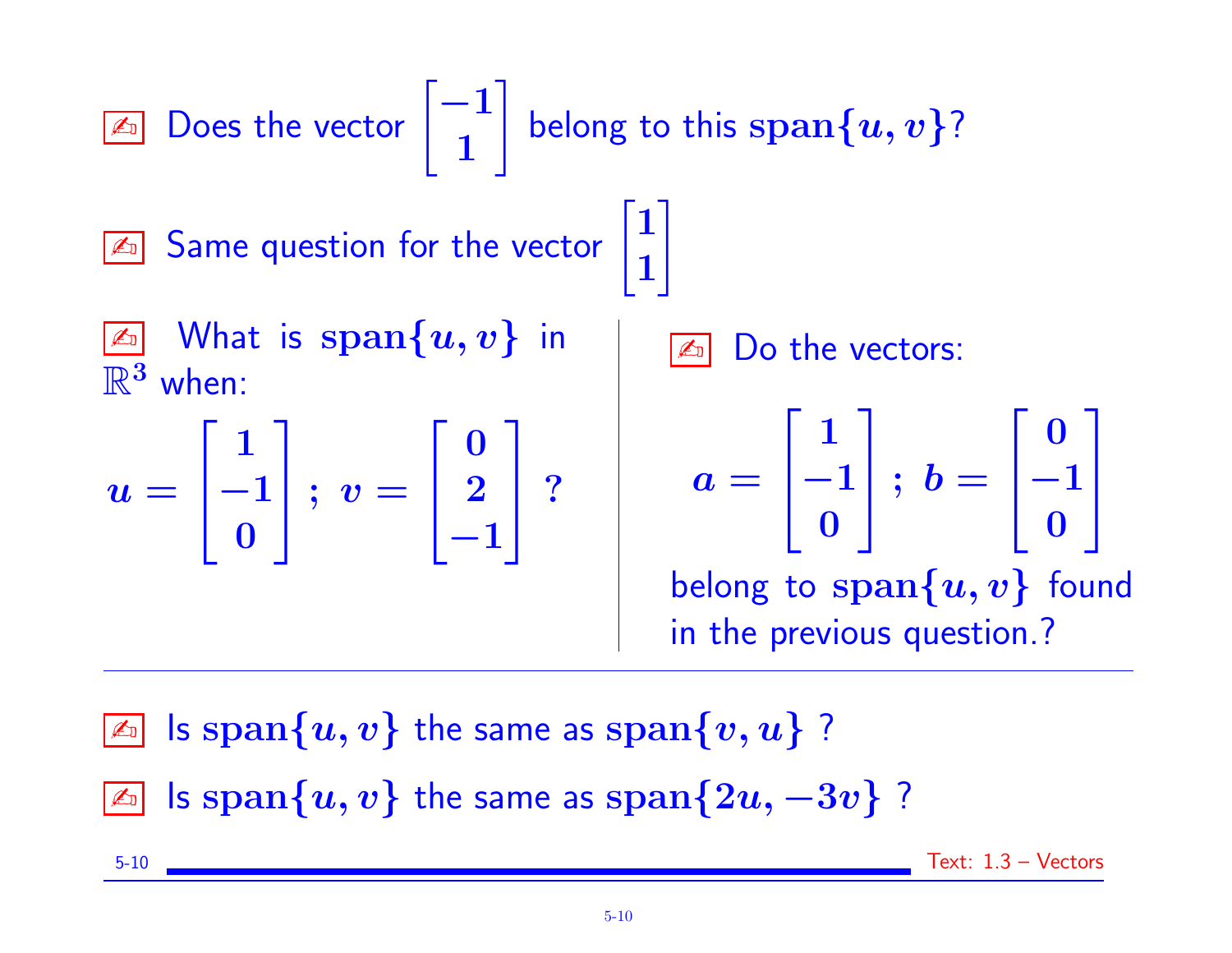# Geometric representation of  $\mathbb{R}^2$  and  $\mathbb{R}^3$

Consider a rectangular coordinate system in the plane. The illustration shows the vector

$$
x=\Big[\begin{matrix} a \\ b \end{matrix}\Big]
$$

with  $a=4, b=2$ .



Each point in the plane is determined by an ordered pair of numbers, so we identify a geometric point  $(a, b)$  with the column vector  $\bm{a}$ b

 $\blacktriangleright$  We may regard  $\mathbb{R}^2$  as the set of all points in the plane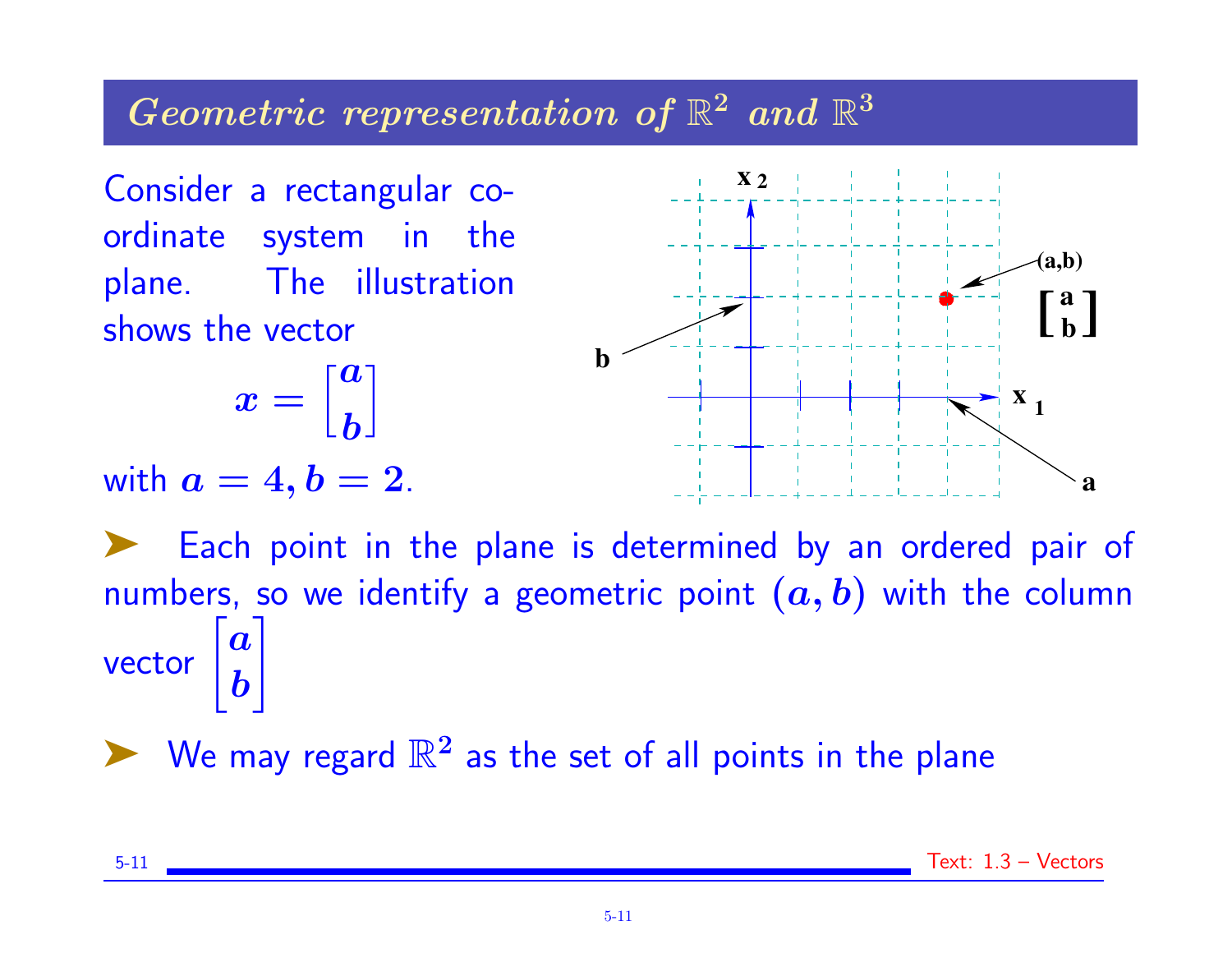

 $\blacktriangleright$   $x_1$  in the horizontal direction,  $x_2$  in vertical direction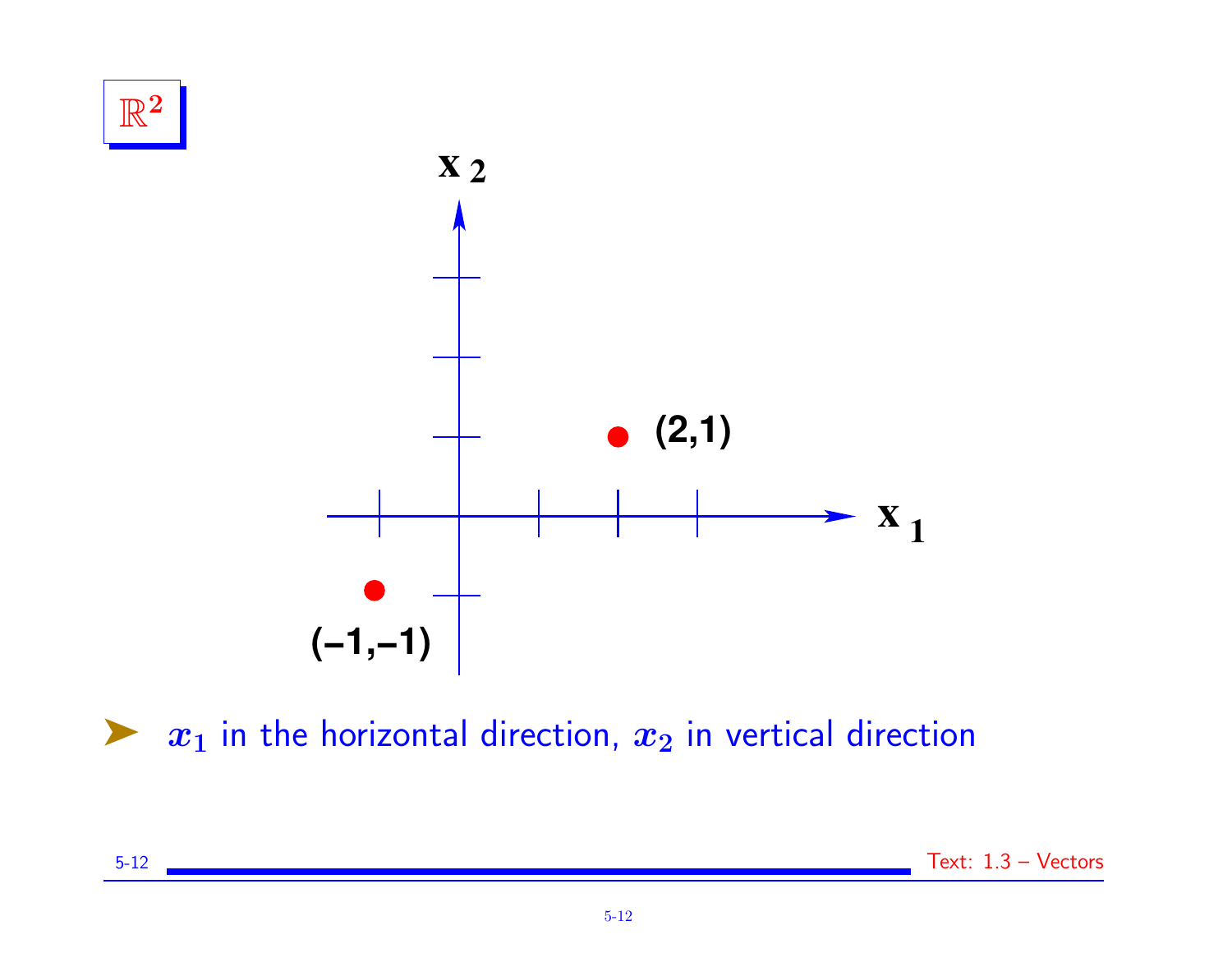



5-13 Text: 1.3 – Vectors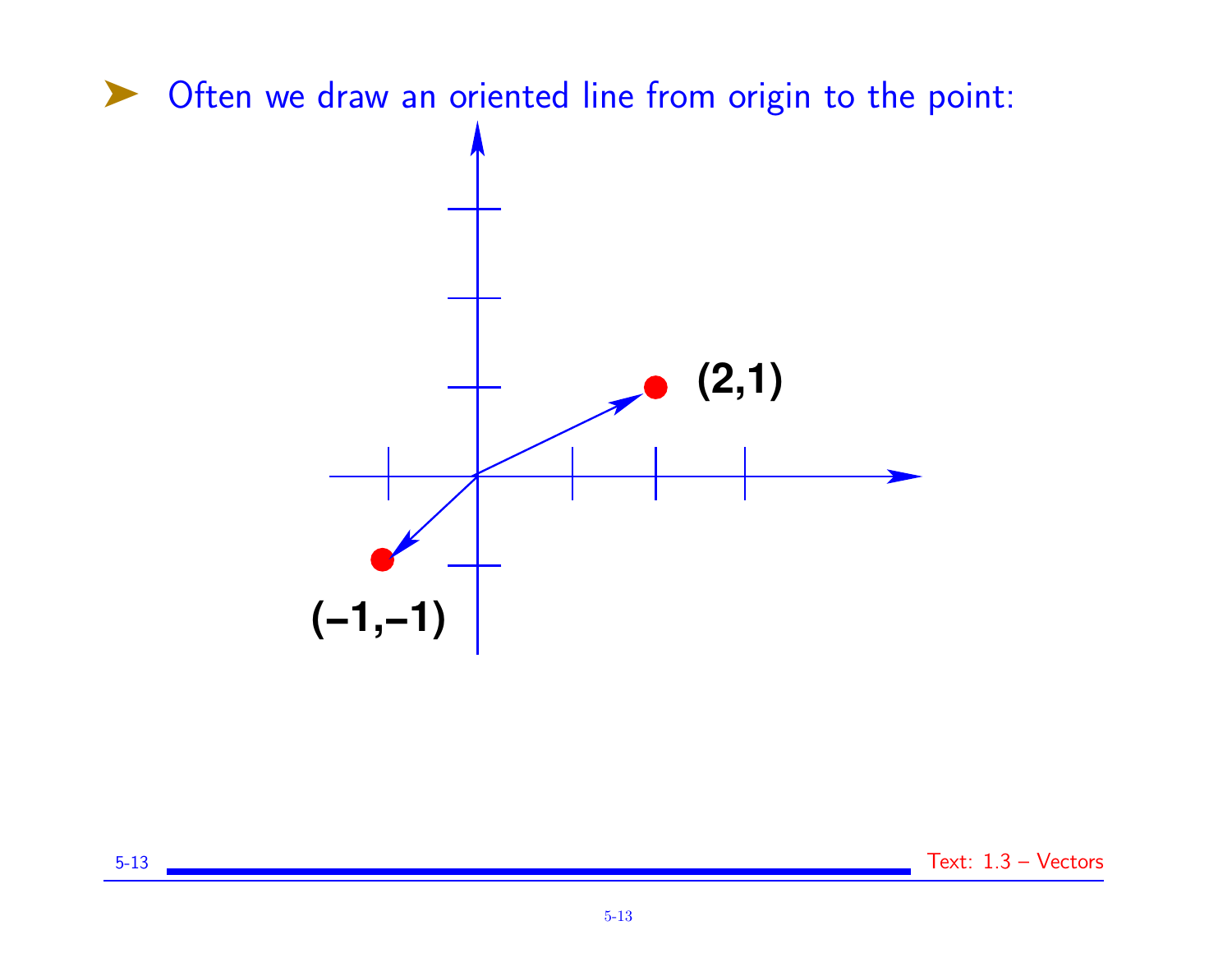

horizontal =  $x_2$ , vertical= $x_3$ , back to front direction =  $x_1$  (However some representations may differ). We will use this one.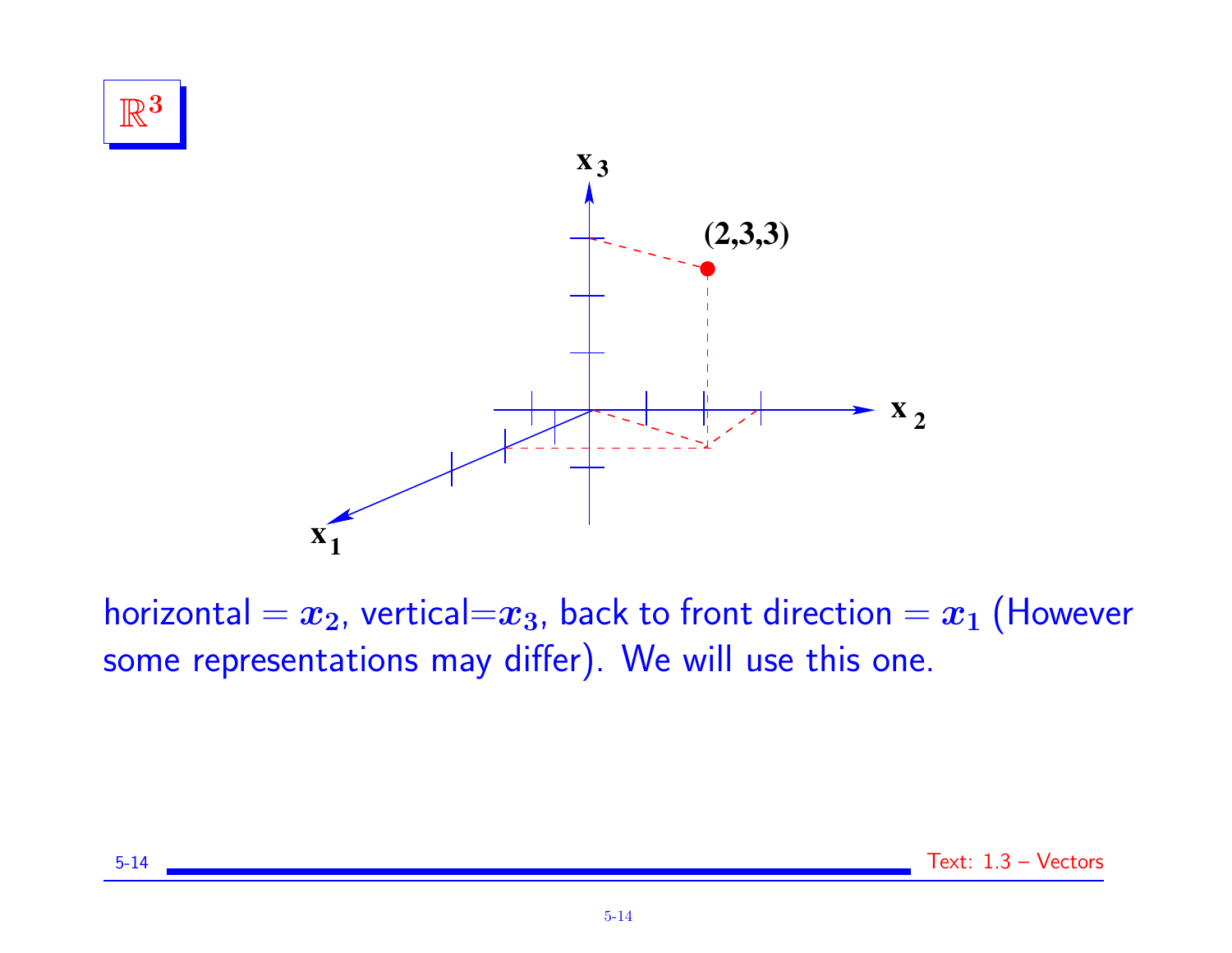## Geometric interpretation of addition of 2 vectors

First viewpoint:

Think of moving ("rigidly") one of the vectors so its origin is at endpoint of the other vector. Then  $x + y$  is the vector from origin to the end point of the shifted vector.

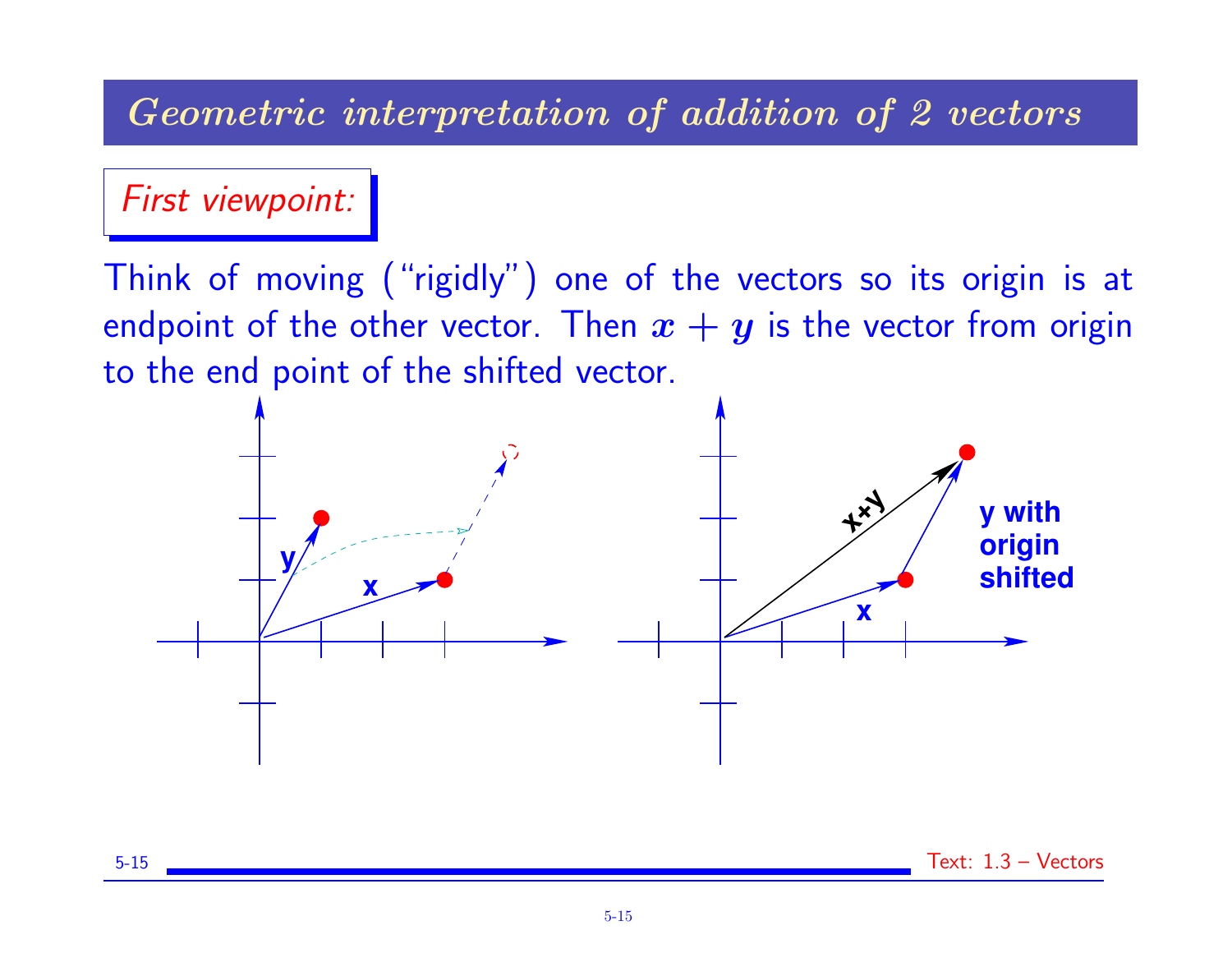#### Second viewpoint:

 $x + y$  correponds to the fourth vertex of the parallelogram whose other three vertices are:  $0, x$ , and  $y$ 



**Exalt Using the first viewpoint, show geo**metrically how to add the 3 vectors

1 1 1 ,  $\sqrt{2}$ 0  $\Big]$ , and  $\Big[ -1 \Big]$ −2 1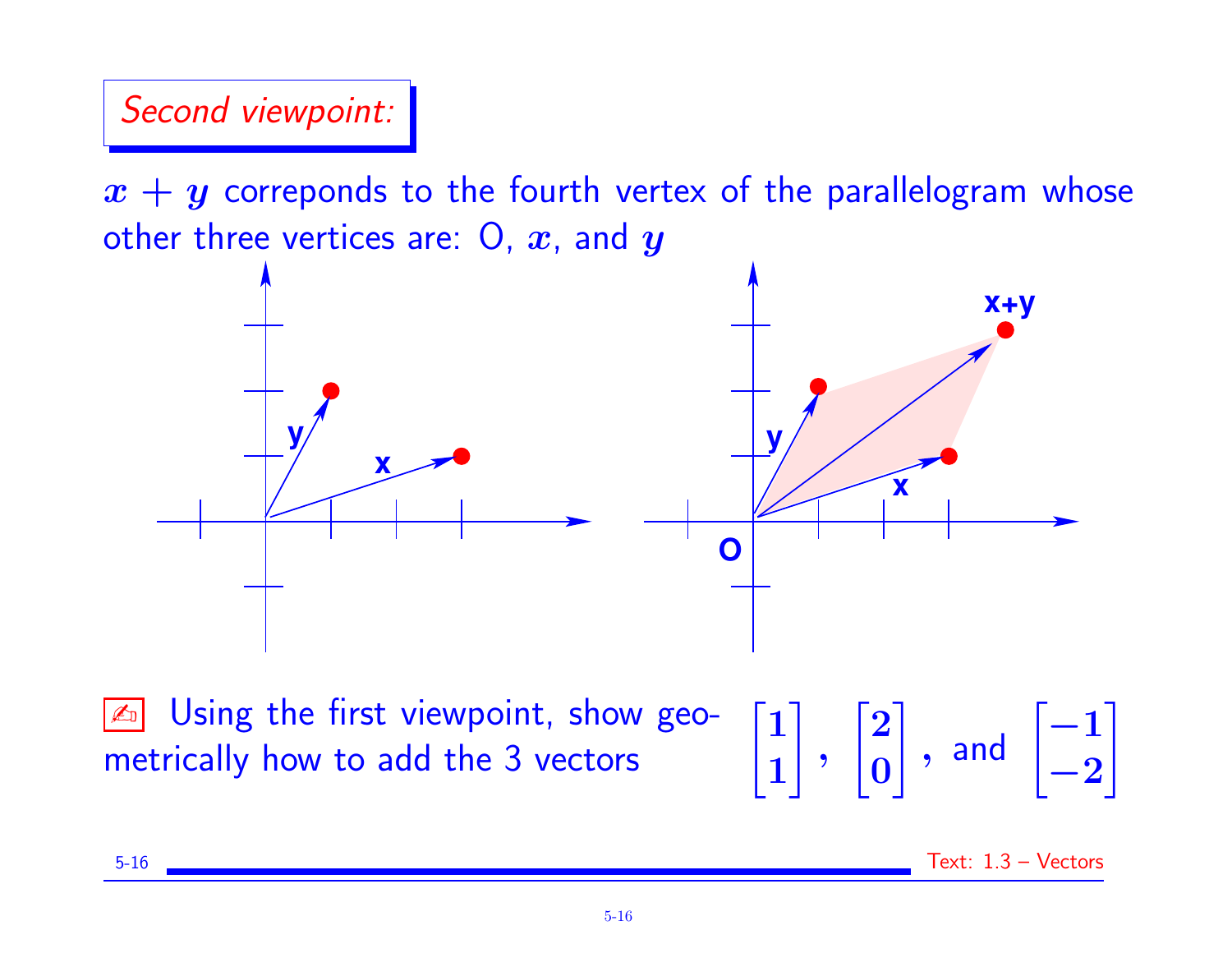Geometric interpretation of span $\{v\}$ 

 $\blacktriangleright$  Let v be a nonzero vector in  $\mathbb{R}^3$ 

 $\blacktriangleright$  Then span $\{v\}$  is the set of all scalar multiples of  $v$ 

 $\blacktriangleright$  This is also the set of points on the line in  $\mathbb{R}^3$  through  $v$  and  $0$ .

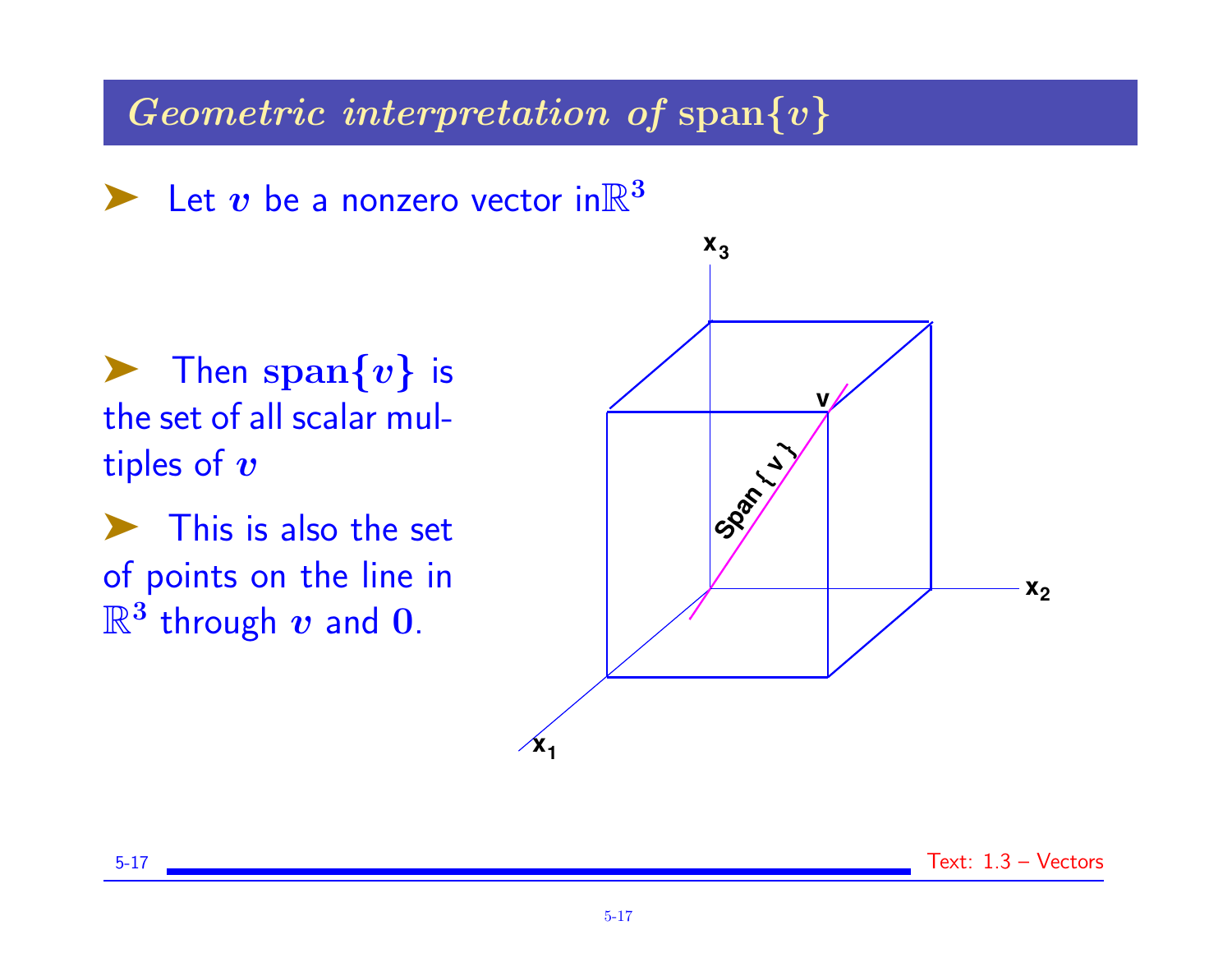## Geometric interpretation of span $\{u, v\}$

Exactle  $u, v$  be two nonzero vectors in  $\mathbb{R}^3$  with  $v$  not a multiple of  $\boldsymbol{u}$ .

 $\blacktriangleright$  Then span $\{u, v\}$ is the plane in  $\mathbb{R}^3$  that contains  $u, v$ , and 0. In particular,  $\text{span}\{u, v\}$  contains the two lines  $\text{span}\{u\}$ and  $\text{span}\{v\}$ 



(See also Figure 1.1 from text).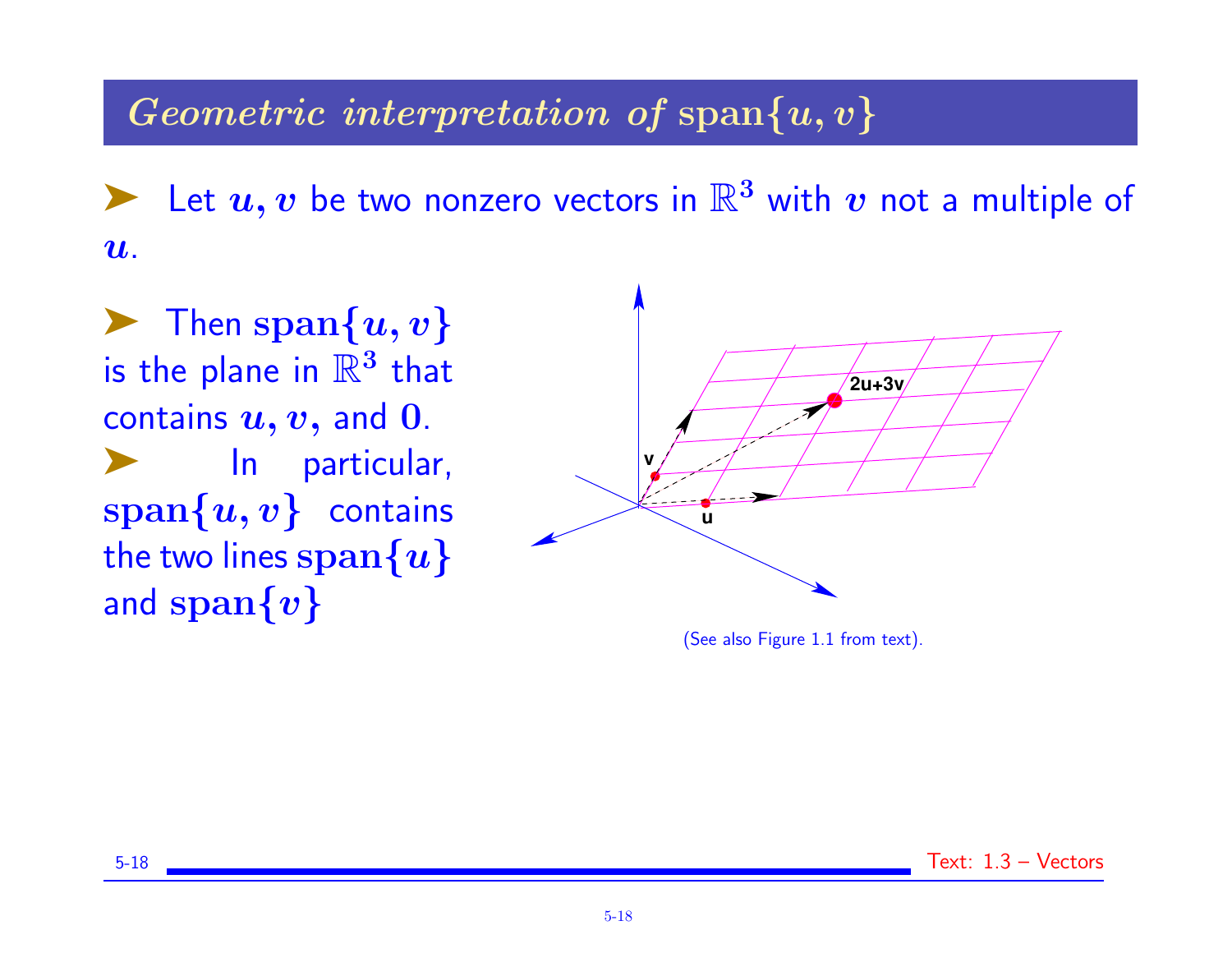#### LINEAR INDEPENDENCE [1.7]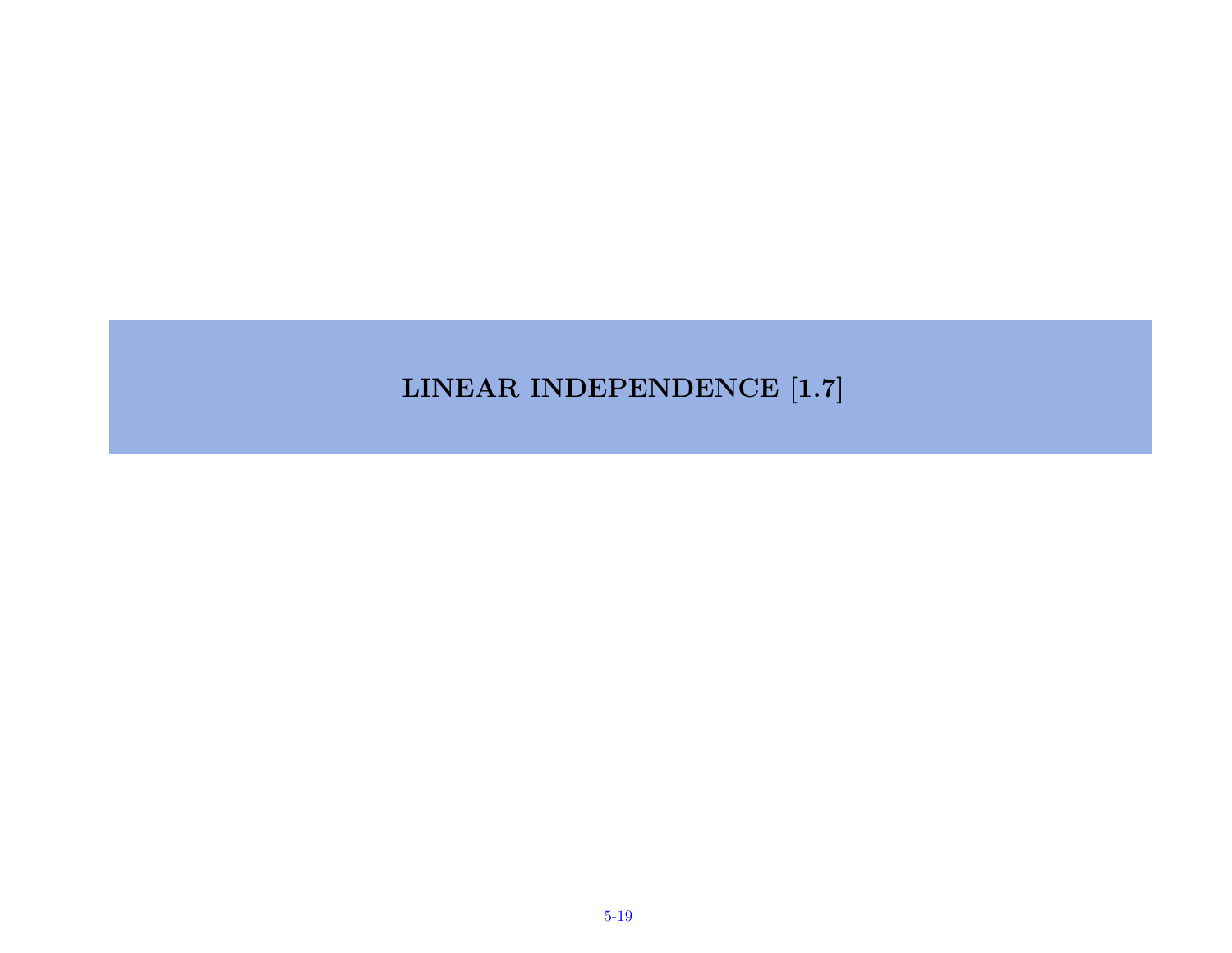# Linear independence [Important]

**Definition** 

The set  $\{v_1,...,v_p\}$  is said to be linearly dependent if there exist weights  $c_1, ..., c_p$ , not all zero, such that

$$
c_1v_1 + c_2v_2 + ... + c_pv_p = 0
$$

It is linearly independent otherwise The above equation is called linear dependence relation among the vectors  $v_1, \cdots, v_p$ 

➤ Another way to express dependence: A set of vectors is linearly dependent if and only if there is one vector among them which is a linear combination of all the others.

**Prove this**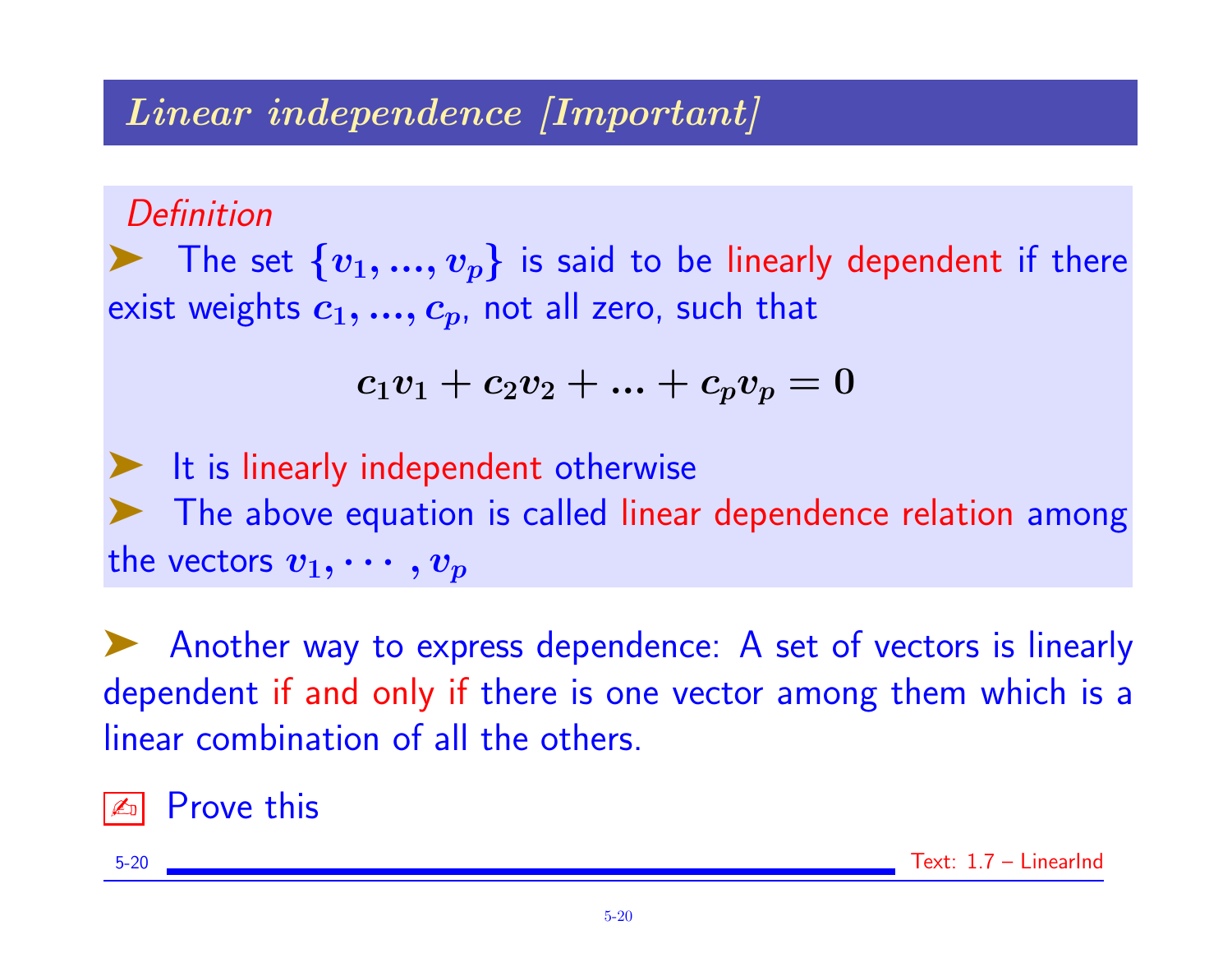Q: Why do we care about linear independence?

A: When expressing a vector  $\bm{x}$  as a linear combination of a system  $\{v_1, \cdots, v_p\}$  that is linearly dependent, then we can find a smaller system in which we can express  $x$ 

◆ A dependent system is 'redundant'

 $\boxed{\mathbb{Z}_\mathbb{D}}$  Let  $v_1=$  $\sqrt{1}$ 1  $\mathbb{I}$ . Is  $\{v_1\}$  linearly independent? [here:  $p=1]$ 

A system consisting of a nonzero vector [at least one nonzero entry] is always linearly independent: True - False?

 $\boxed{\mathbb{Z}^n}$  Are the following systems linearly independent:

$$
\left\{\begin{bmatrix}1\\0\end{bmatrix}, \begin{bmatrix}-1\\1\end{bmatrix}\right\}, \quad \left\{\begin{bmatrix}1\\0\end{bmatrix}, \begin{bmatrix}-10\\0\end{bmatrix}\right\}, \quad \left\{\begin{bmatrix}1\\0\end{bmatrix}, \begin{bmatrix}-1\\1\end{bmatrix}, \begin{bmatrix}2\\-1\end{bmatrix}\right\}?
$$

5-21 Text: 1.7 – LinearInd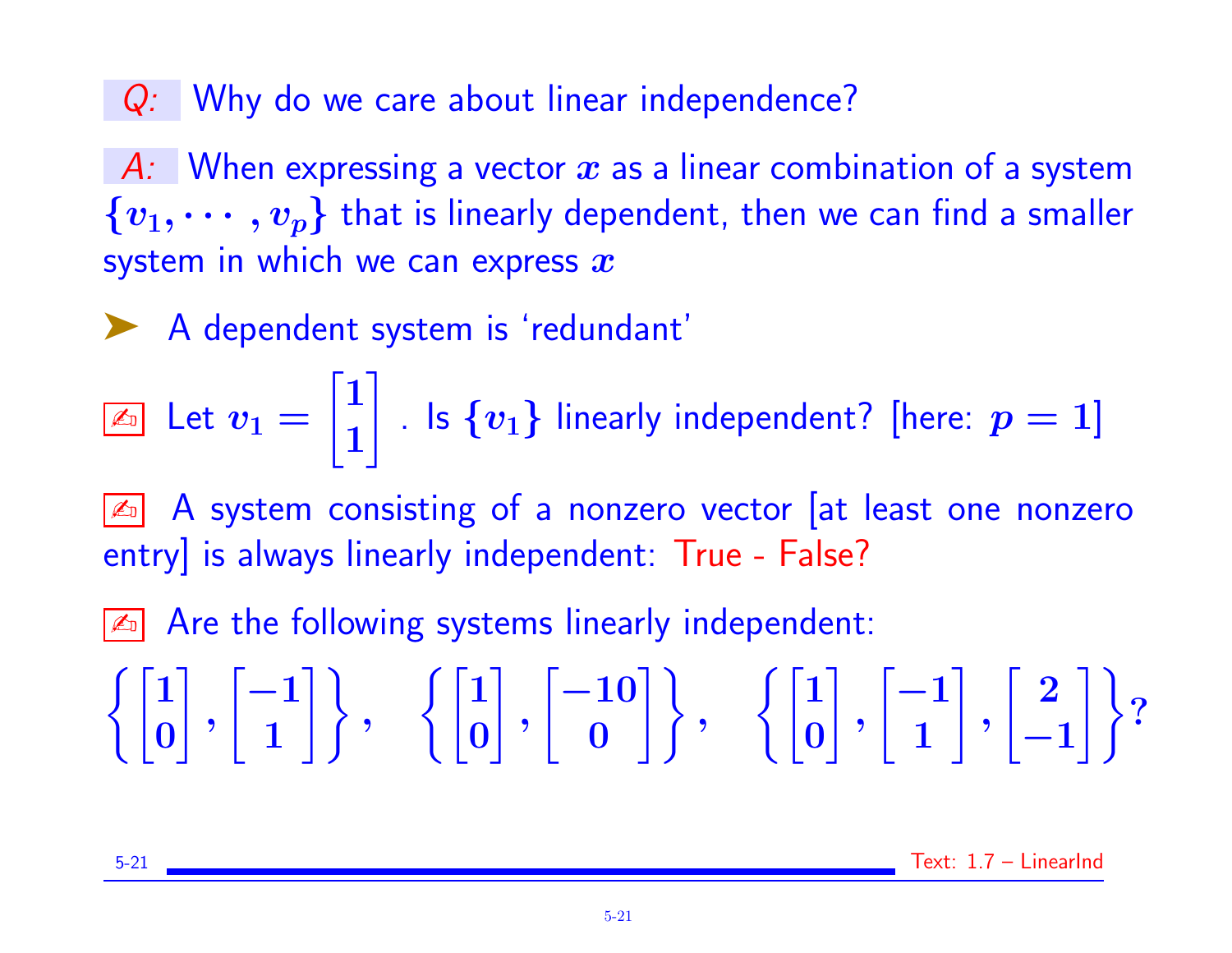$\boxed{\mathbb{Z}$  A system  $\{u, v\}$  is linearly dependent when  $\boxed{\phantom{0}}$  ?

$$
\boxed{\mathbb{Z}_{{\scriptscriptstyle 0}}}\ \ \text{Let}\quad \ v_1=\begin{bmatrix}1\\1\\2\end{bmatrix};\quad v_2=\begin{bmatrix}4\\1\\5\end{bmatrix};\quad v_3=\begin{bmatrix}-2\\3\\1\end{bmatrix};
$$

(a) Determine if  $\{v_1, v_2, v_3\}$  is linearly independent

(b) If possible find a linear dependence relation among  $v_1, v_2, v_3$ . Solution: We must determine if the system:

$$
x_1\begin{bmatrix}1\\1\\2\end{bmatrix}+x_2\begin{bmatrix}4\\1\\5\end{bmatrix}+x_3\begin{bmatrix}-2\\3\\1\end{bmatrix}=\begin{bmatrix}0\\0\\0\end{bmatrix}
$$

has a nontrivial solution (Trivial solution:  $x_1 = x_2 = x_3 = 0$ )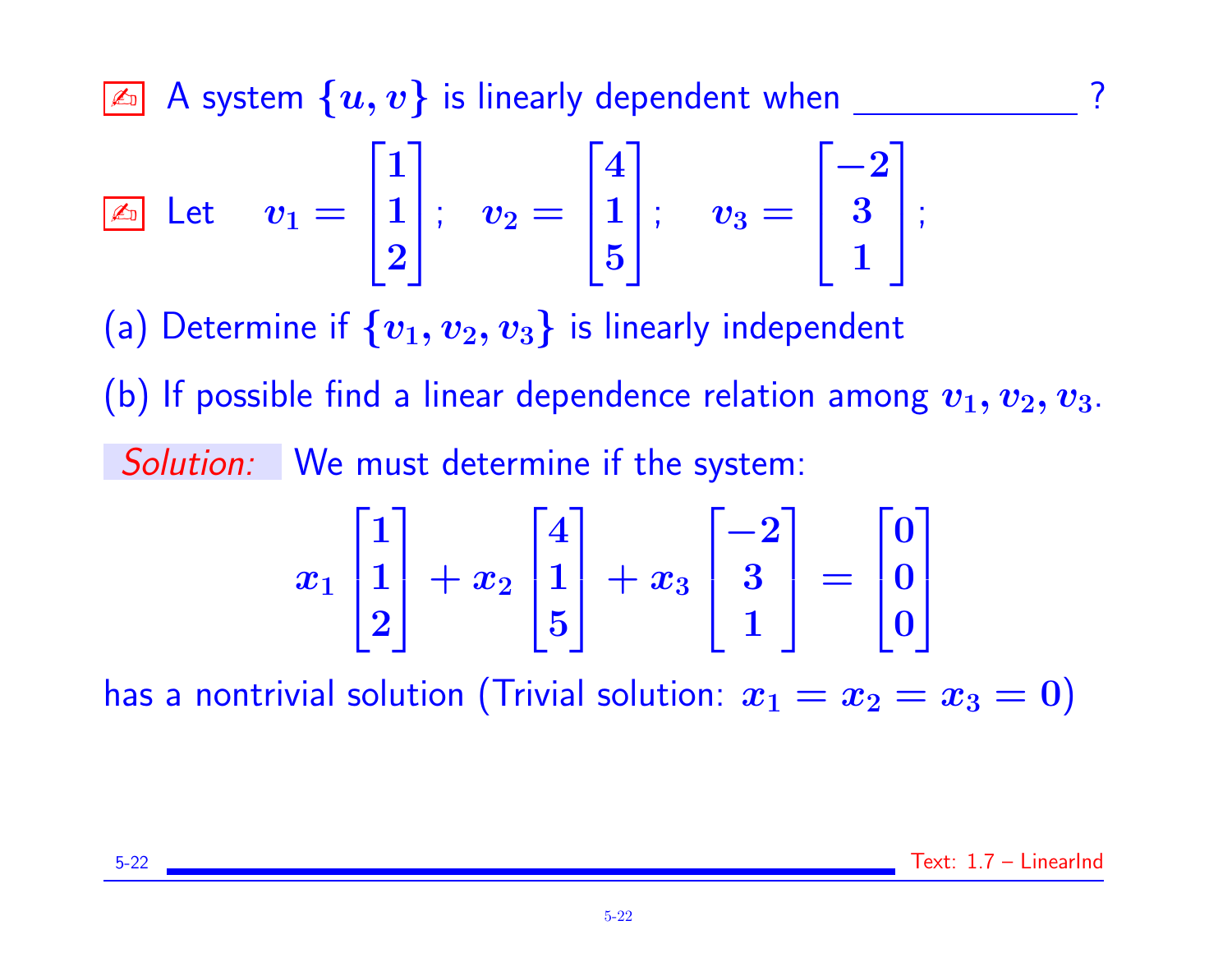Augmented syst: Echelon 1st step

Echelon 2nd step

|             | $ 1\; 4\; -2 0\;$ |                |
|-------------|-------------------|----------------|
| $\vert$ 1 1 | $3\vert 0$        |                |
| $ 2\>5$     | 1                 | $\overline{0}$ |

$$
\begin{vmatrix} 1 & 4 & -2 & 0 \\ 0 & -3 & 5 & 0 \\ 0 & -3 & 5 & 0 \end{vmatrix}
$$

$$
\begin{array}{|c|c|c|}\n\hline\n1 & 4 & -2 & 0 \\
0 & -3 & 5 & 0 \\
0 & 0 & 0 & 0\n\end{array}
$$

This system is equivalent to original one.

 $\blacktriangleright$  Variable  $x_3$  is free.

Select  $x_3 = 3$  (to avoid fractions) and back-solve for  $x_2$   $(x_2 = 1)$ 5), and  $x_1$ ,  $(x_1 = -14)$ 

- ➤ Conclusion: there is a nontrivial solution
- ➤ NOT independent

(b) Linear dependence relation: From above,

$$
-14v_1 + 5v_2 + v_3 = 0
$$

5-23 Text: 1.7 – LinearInd